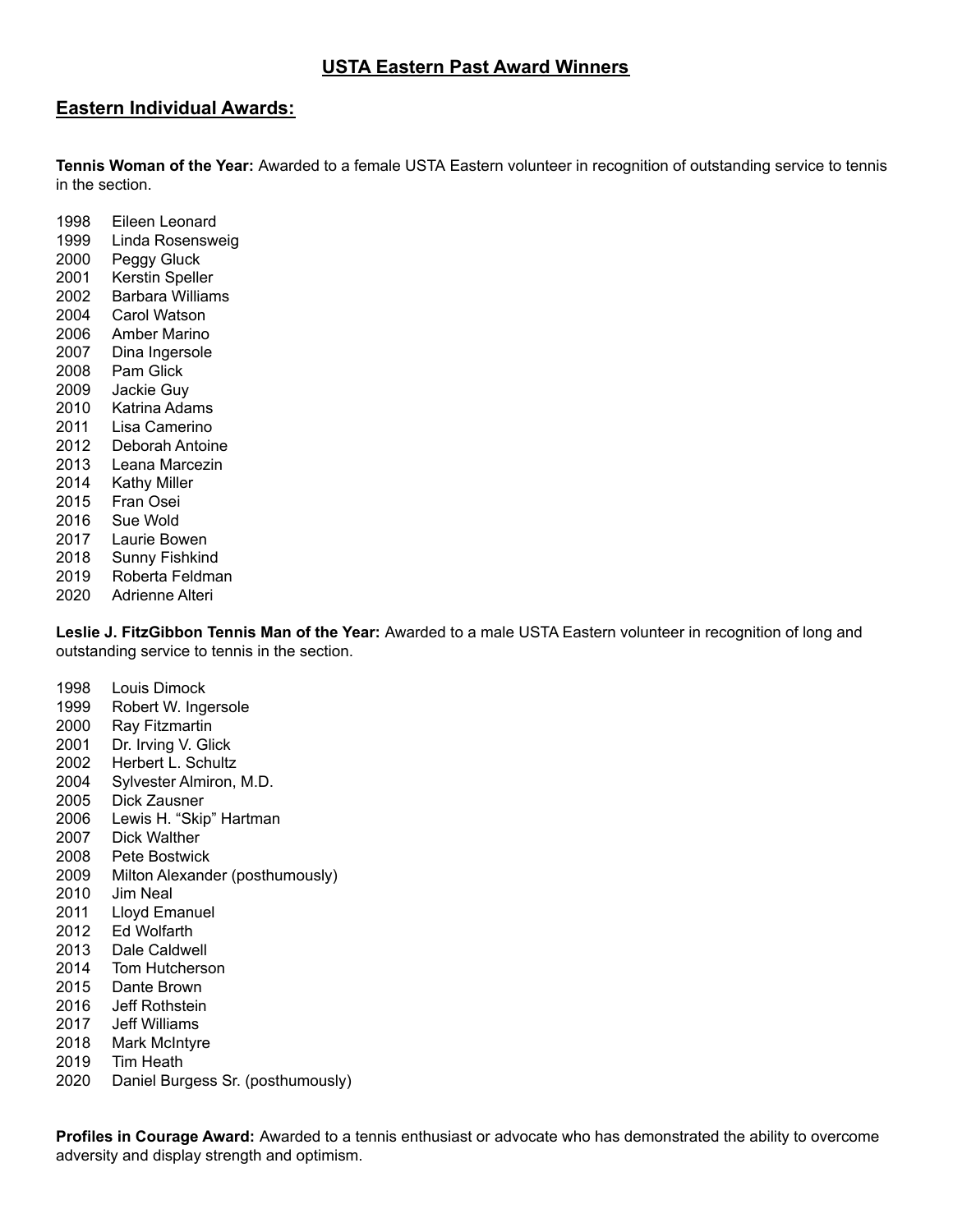**Tennis Family of the Year:** In recognition of a family who supports the game of tennis through service and is committed to the game of tennis as players and/or volunteers.

- S.J. Kobak Family
- William Wiese Family
- Robert Morton Family
- Patrick Featherson Family Miller Family
- Kandath Family
- McEnroe Family
- 
- Cary Family
- Schmitz Family Starke Family
- Spigner Family
- Simunyola Family
- Yee Family
- Thyroff Family
- Cruz Family
- Fishback Family
- Davis Family
- Arbogast Family
- Perry Family

**Louise Cilla Award:** Recognizes a female adult (senior) player who has exemplified outstanding sportsmanship both on and off the court and who has contributed much to the game.

- Nadine Netter
- Lee Burling
- Connie Jones
- Mary Lenore Blair
- Tina Taps
- Deborah Slaner Larkin
- Ellen Markowitz
- Abbi Neuthaler
- Nancy Neff
- Louise Cash
- Jane Zenker
- Diane Kohout
- Pat Frey
- Isabel Fernandez
- Carol Levine
- Andrea Abels
- Grace Woo & Susanne Clark
- Lola O'Sullivan
- n/a
- Mae Hines
- Bee Stephens
- Joan Manfredi-Carter

**George Seewagen Award:** Awarded to a USTA Eastern teaching professional who exemplifies excellence in competition, sportsmanship and love of the game.

Ron E. Holmberg

Dr. Renee Richards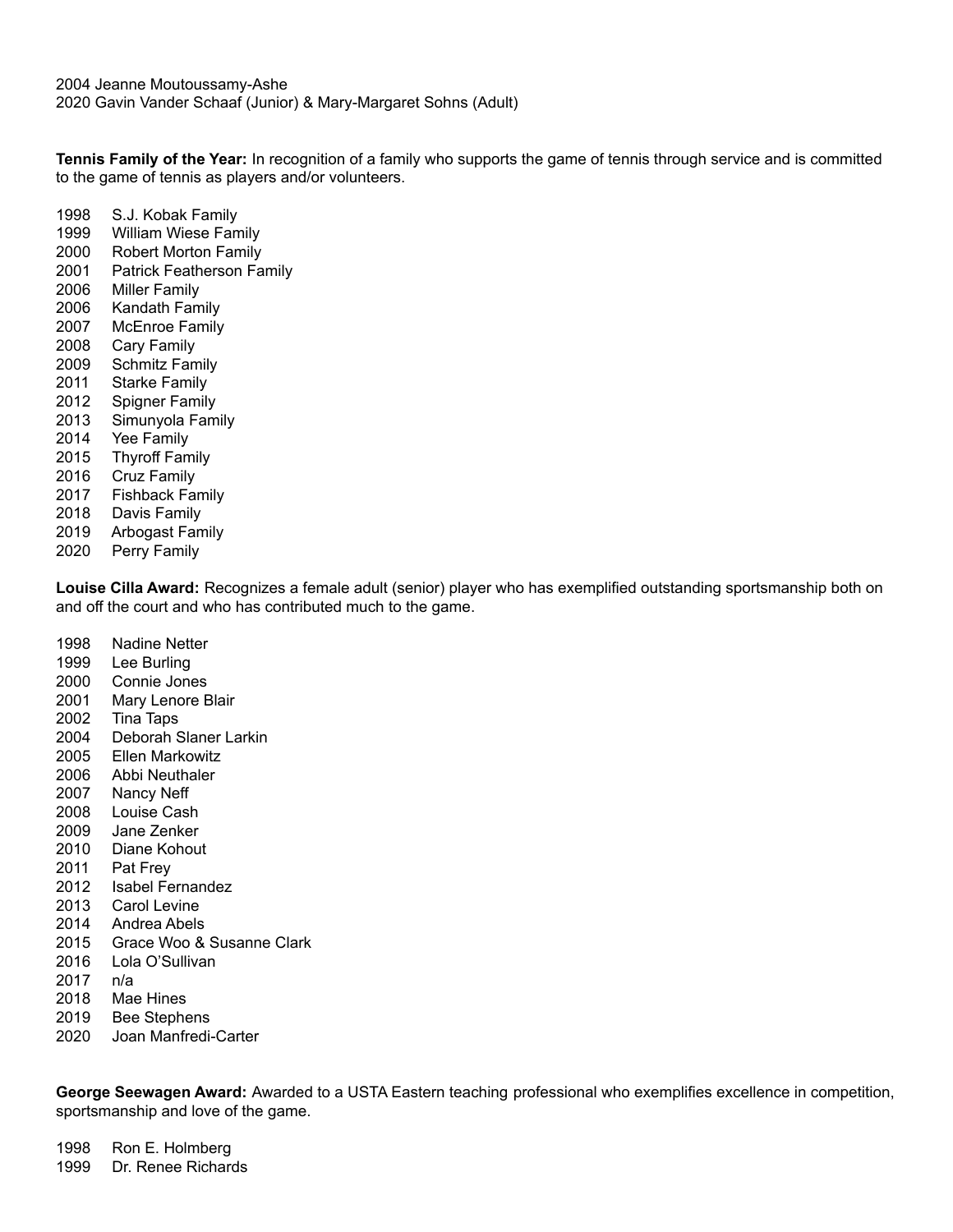Rick Liebman Lloyd Emanuel Tony Palafox Kela Simanyola Bob Litwin Maureen Rankine Steve Pekich Marvin Dent Tatsumi Okuda Mark Savage Jeff Rothstein Ron Dyson Lawrence Kleger Billy Nealon Andre Sinclair Howie Arons (posthumously) Keith Kambourian Adrian Chirici 2019 Yhonny Murray<br>2020 Debbie Miller Debbie Miller

**Umpire Service Award:** Awarded to a USTA Eastern sectional umpire who has contributed greatly to the field of tennis officiating.

- Lura Mountford
- Roslyn R. Beck
- George & Geri Wu
- Millie Scola
- Helen P. Howey
- Marcia Plant
- Vincent Price
- Edward M. Greene Bill Zangle
- Cam Bundy
- n/a
- Bill George
- Tony Nimmons
- David Hanzes
- Ferne Nelkin
- Turhan Wilbon
- Marion DeLeo
- Eileen Leonard
- Michael Maye
- Toni Baller
- Carl Richko
- Tina Nabinger

**Virginia and Chuck Landis High School Coach of the Year:** Awarded to a high school tennis coach who has shown exemplary leadership, enthusiasm and team building skills.

- Elliot Lovi Millburn Livingston HS
- Ron Fuller Fayetteville Manlius HS
- Terry McMahon Orchard Park HS
- Samuel Fishman
- Jamie Greenburg O'Donnell
- Neil Stepman
- John Brennan
- Phil Rudolph
- Rick Steiner
- Dale Cole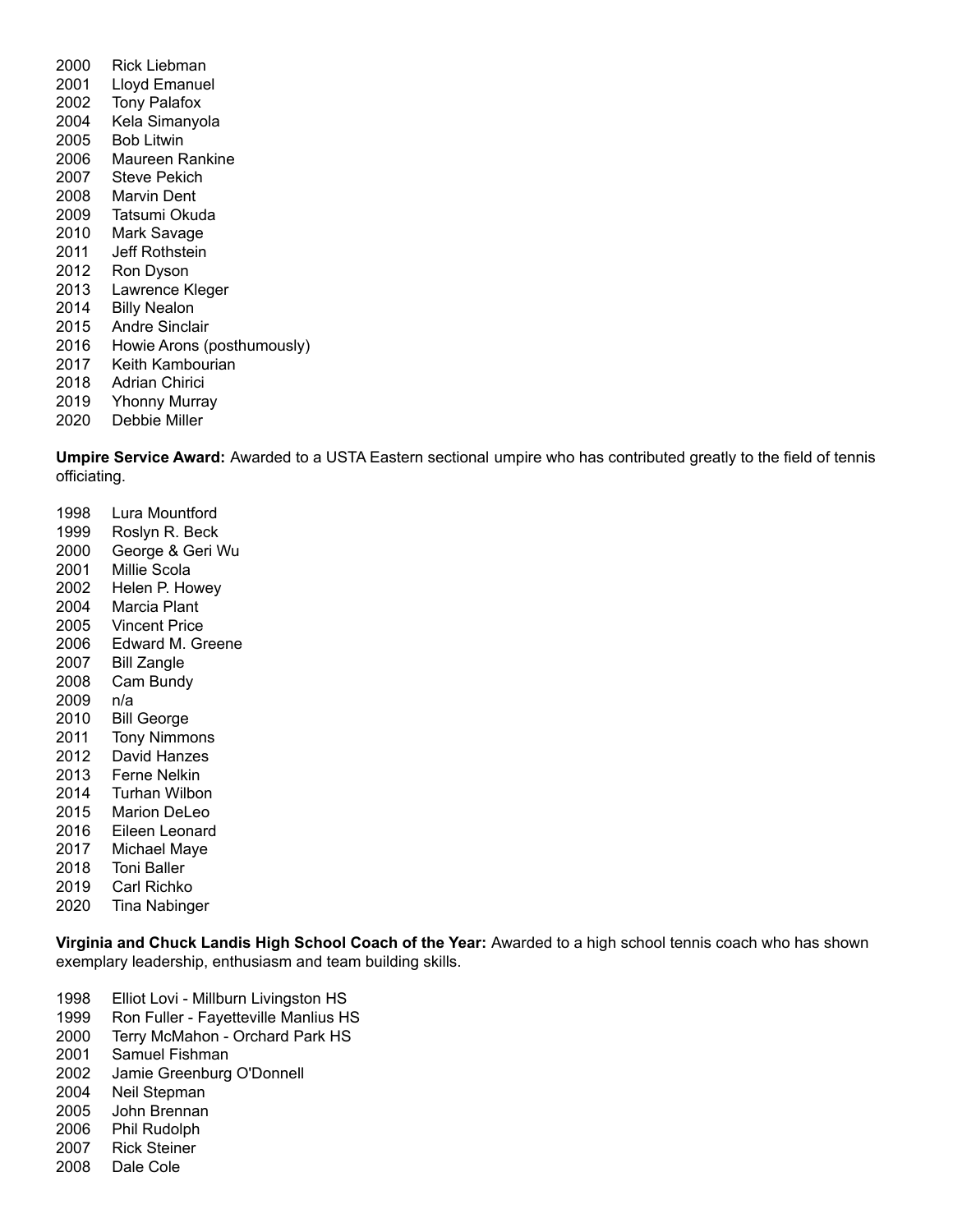- Bayard Faithfull
- Rich Johns
- Barry Kubit Oceanside HS
- Michael Pavlides Massapequa HS
- Bill MacArthur
- Ken Alrutz
- Urvashi "Tutu" Gupta
- Mike Marriam
- Chris Horgan Medina HS
- Marion Foley
- Marianne Leung Albany HS
- Mike Mitchell New Brunswick High School

**Fran Osei Community Service Award:** Awarded for long time, hands-on contributions to the development and growth of tennis in the community (schools, parks and recreation, CTAs and NJTLs).

- Jim O'Neil
- Amber Ablan ; Milton Alexander
- Loretta Van Raalte
- John LaRose
- Charles DeNicola
- Charles Nanton
- Shannon Ross
- Steve McGarry
- Ed Baker
- Bill Noonan
- Dale Balun
- Daniel Burgess
- George Besch
- Hollis Williams
- Greater Newark Tennis & Education

**Diversity & Inclusion Leadership Award:** Awarded to a person or organization who has demonstrated leadership and promotional initiatives in bringing tennis programs to diverse communities within the section.

- Lorraine Rohlsen
- Arvelia Myers; Lorraine Rohlsen; Dan Burgess; Emily Moore
- Fran Gray
- Naveen Singh
- 15 Love/Capital Region Youth Tennis Foundation
- Jim O'Neill
- Lou Reid
- Pablo Sierra
- Marsha Huard
- Jamie Moore
- Danny Bernstein
- Bill Anthony Racho
- Dennis Maher
- Rebecca Jackson
- Jennifer Kagan & Charlie McKenna
- Joe Rodriguez
- Domingo Montes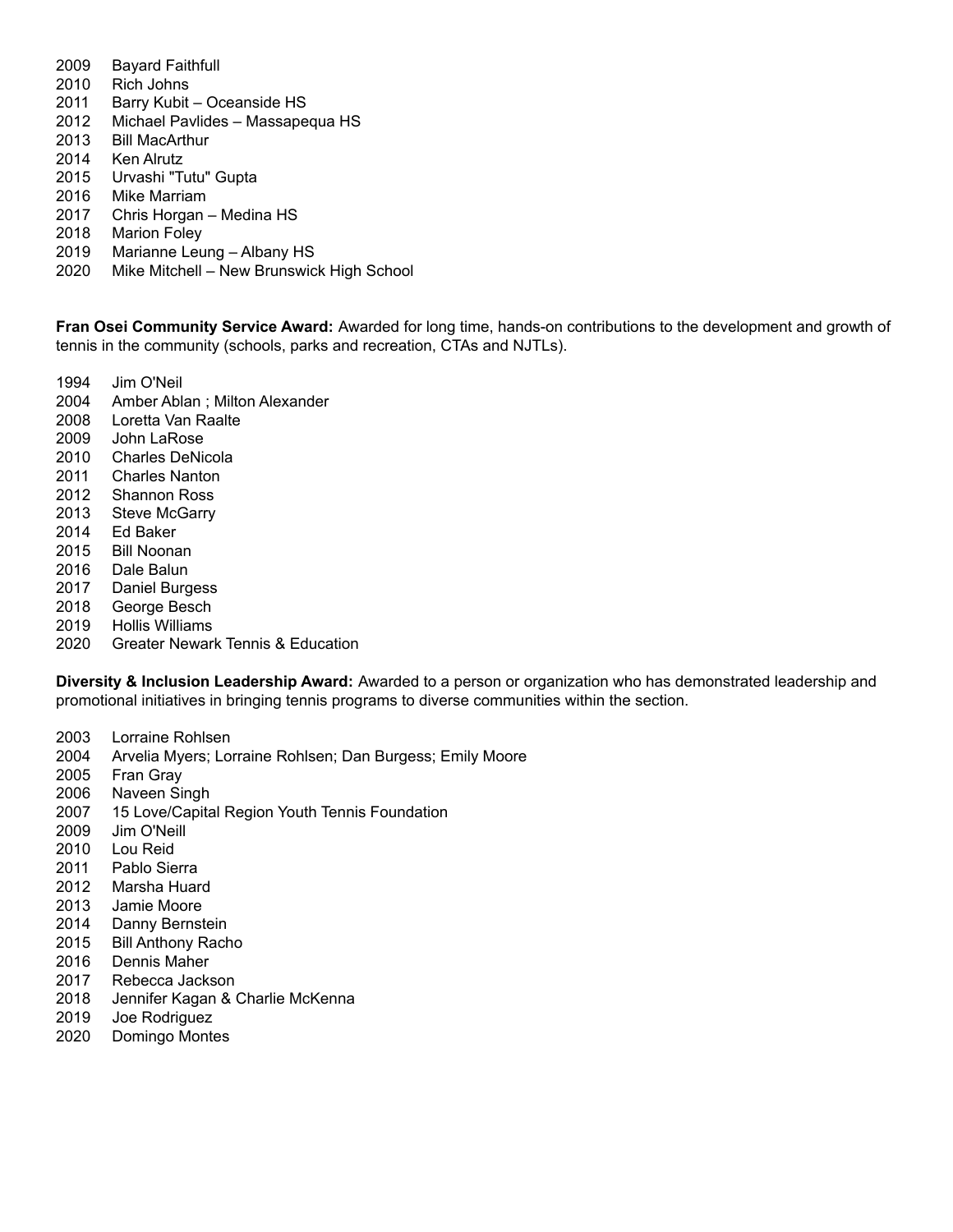**Clinician of the Year:** Awarded to a teaching professional whose dedication and enthusiasm in teaching USTA programs (schools, parks and recreation, CTAs, NJTLs, staff trainings and clinics) have helped to increase player participation and retention in the section.

- Shawna McFarlane
- Mark Savage & Steve Pekich
- Steve Pekich
- Bob Bynum
- Michelle Skelley
- Billy Nealon
- Lou Reid
- Sunny Fishkind
- Sam LaDuca
- Bob deVente
- Chuck Russell
- Domingo Montes
- Michelle Skelley
- Jason Speirs
- Brian Dahlstrom
- Laramie Green

**Press Service Award:** Awarded to a member of the press corps for excellence in reporting tennis in the section.

- Ed Goldman; Brad Barth Syosset-Jericho Tribune; Sam Corso Syracuse Herald Journal; & Jon Ramirez - Passing Shot
- Karl Anton The Westbury Times & Walter Sanchez Queens Ledger Newspaper Group
- Sean Brennan NY Daily News; Stacy China Associated Press; Liza Horan Tennis Magazine; & Sylvia King - Queens Newsday
- William Buell The Gazzette & Jane McManus The Journal News
- Rich Pagliaro Tennisweek.com
- Chris Russo
- Brad Hirst and Charlie Garfinkel
- Marcia Frost
- Mark Ahrens
- Nancy McShea
- LI Tennis Magazine
- Tennis Channel
- Sherwin So
- Jacki Binder
- David Sickmen
- n/a
- John Johnson Watertown Daily Times
- Diane Rutherford WWNY-TV
- n/a
- Brian Coleman New York & Long Island Tennis Magazine
- Sal Interdonato Times Herald Record
- Jeff Williams Newsday

**Service to/People with Disabilities Award:** This award is to recognize outstanding people dedicated to working with special populations through tennis or to give special recognition to a disabled player.

- Lorraine Rohlsen
- Delynn Orton
- Aki Takayama
- Ted Mascola
- Melanie Fauchet
- Daria Pascale
- Toni Funke
- Gillian Cohen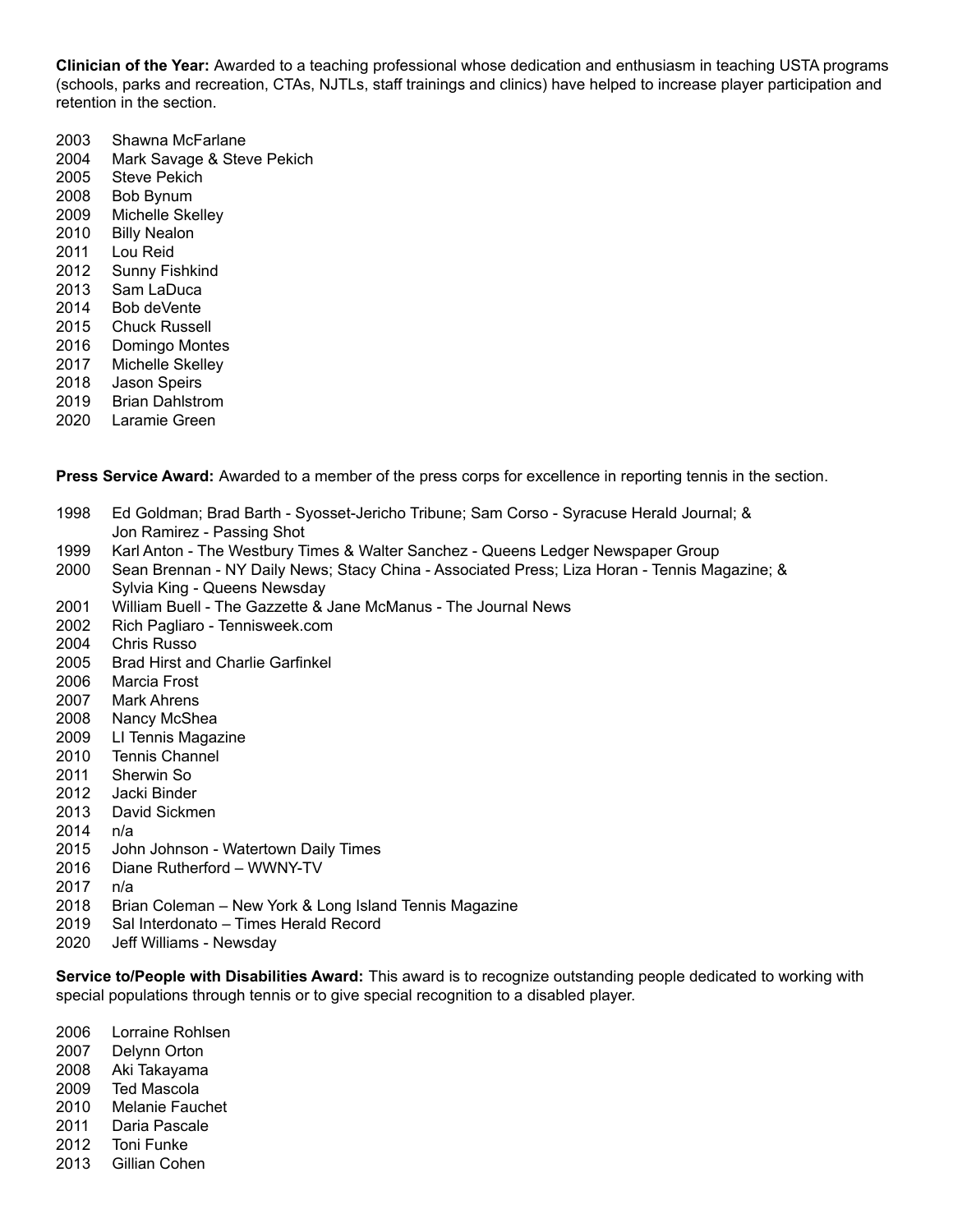- Jenny Sorber
- Paul Campbell
- Michele Arbogast
- John DeBaun
- Joanna Neih
- Move Along
- Ali Goldman Tennis Serving Vets

**USTA League Award:** Awarded to a captain or coordinator who has made a significant contribution in the growth and development of USTA League Tennis in the section.

- Sandy Hoffman
- Sue Wold
- Shawna MacFarlane
- Kathy Miller
- Sandy Sulik
- Reeta Hayes
- Fran Hart
- Jonathan Klee
- Deborah-Rose Andrews
- Ginger Wade and Tina Buschi
- Cheryl Ladopoulos
- Hazel Rodney
- Steve Pekich
- Judy Carnavos
- Wendy Goffin
- n/a
- Allan Silverstein and Susan D'Alessandro

**Junior Team Tennis Award:** Awarded to a captain or coordinator who has made a significant contribution in the growth and development of USTA Junior Team Tennis in the section.

- Janice Campbell
- Cindy Kandath
- Ken Goldsmith
- Cathy Yee
- Steve Abbondondelo
- Loretta Van Raalte
- Michelle Byrne
- Ashok Samuel
- Pat Mosquera
- Katherine Connelly
- Dylan Davis
- Geoff Jagdfeld
- Joanie Akpan
- Deb Magarrell
- Alexander Bessarabov

 **and Under Tennis Award:** Awarded to a person or organization who has done an outstanding job promoting 10 and Under Tennis in the section. This includes consistently offering 10 and Under Tennis programming using red, orange and green tennis during Play Days, Play Events, 10 and Under tournaments and/or 10 and Under Junior Team Tennis.

- Katerina Sevcikova
- Kevin Rooney
- Heather Corriel
- Jason Wass
- Khrystsina Tryboi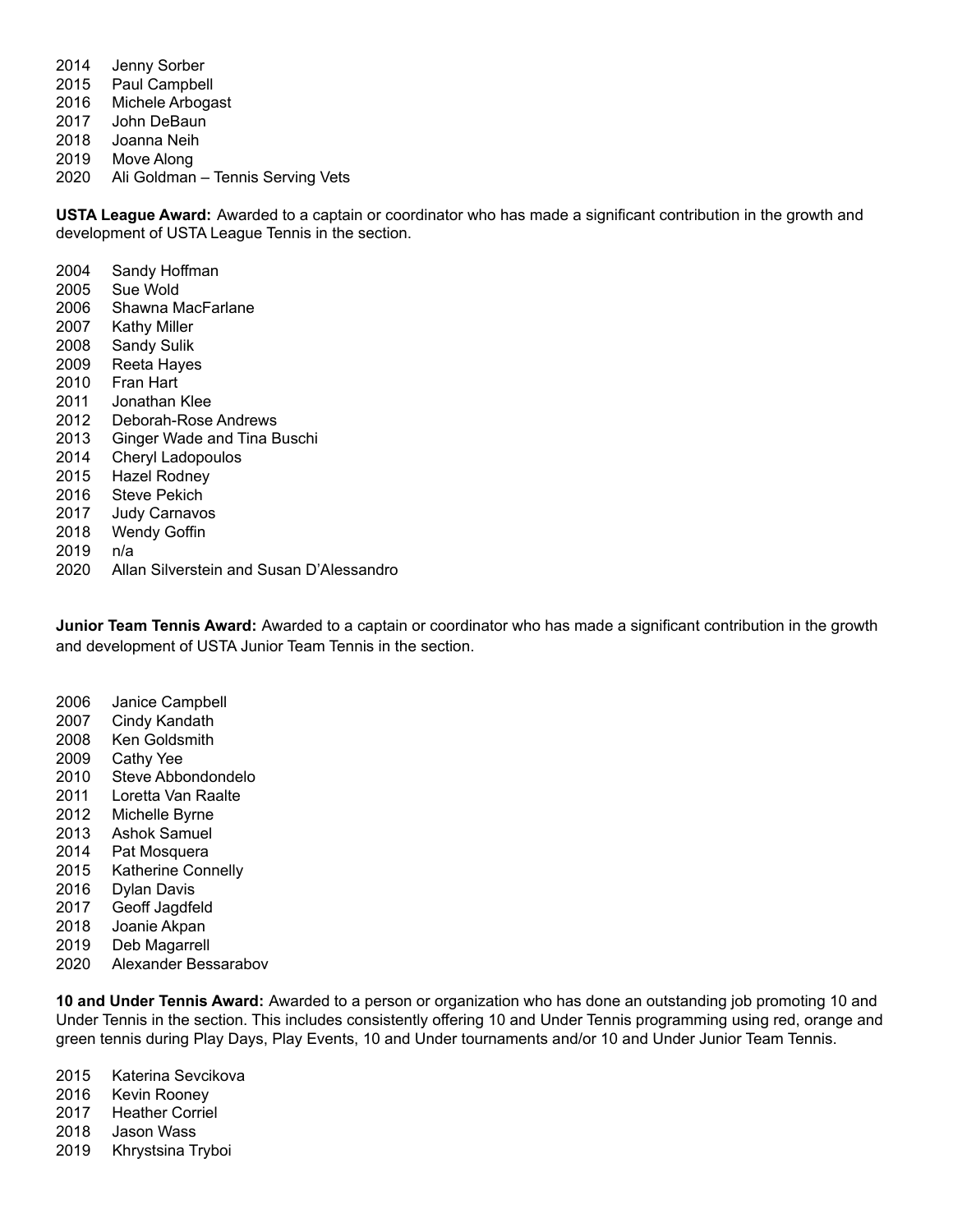### **Eastern Organizational Awards:**

**Collegiate Award:** Awarded to a college for performance of community service in connection with tennis and/or outstanding Tennis On Campus contributions.

- 2008 Colgate University
- 2009 Cornell University
- 2010 Syracuse University
- 2011 Columbia University
- 2012 Ramapo College of New Jersey
- 2013 Medaille College
- 2014 Wagner College
- 2015 Farmingdale State College
- 2016 Cornell University
- 2017 Binghamton University
- 2018 Army West Point
- 2019 University of Rochester
- 2020 Ithaca College

**Corporate Service Award:** Awarded to an organization whose sponsorship of tennis and programs has helped to grow the sport in the section.

| 1998 | American Airlines                                      |
|------|--------------------------------------------------------|
|      | Group Health Inc.                                      |
|      | Sports Authority Inc.                                  |
| 1999 | Amerada Hess Corporation                               |
|      | The Chase Manhattan Bank                               |
|      | <b>Gamma Racquet Sports</b>                            |
|      | Inva Care Corp.                                        |
|      | OddzOn                                                 |
|      | ProHEALTH                                              |
| 2000 | Con Edison                                             |
|      | <b>Poland Spring</b>                                   |
| 2001 | <b>Kraft Foods</b>                                     |
|      | <b>NYC Housing Authority</b>                           |
| 2002 | Heineken USA                                           |
|      | Hess                                                   |
|      | Head/Penn                                              |
|      | <b>Poland Spring</b>                                   |
|      | <b>Computer Associates</b>                             |
| 2004 | <b>Westhampton Tennis Club</b>                         |
|      | The Colony Beach & Tennis Resort                       |
|      | JetBlue Airways                                        |
|      | Nevele Grand                                           |
|      | Adam Stone                                             |
|      | Sauerbach Associates                                   |
| 2005 | Panasonic                                              |
| 2006 | <b>Dick's Sporting Goods</b>                           |
| 2007 | <b>Buffalo Bills</b>                                   |
| 2008 | Levine Gouldin & Thompson                              |
| 2009 | PHS Dental Implant & Surgical Center (Mary Ann Lester) |
| 2010 | Longines Watch Company                                 |
| 2011 | <b>USPTA</b>                                           |
| 2012 | Sargent & Collins, LLP                                 |
| 2014 | <b>Copeland Coating</b>                                |
| 2015 | Nigro Companies                                        |
| 2016 | <b>Straightline General Contractors</b>                |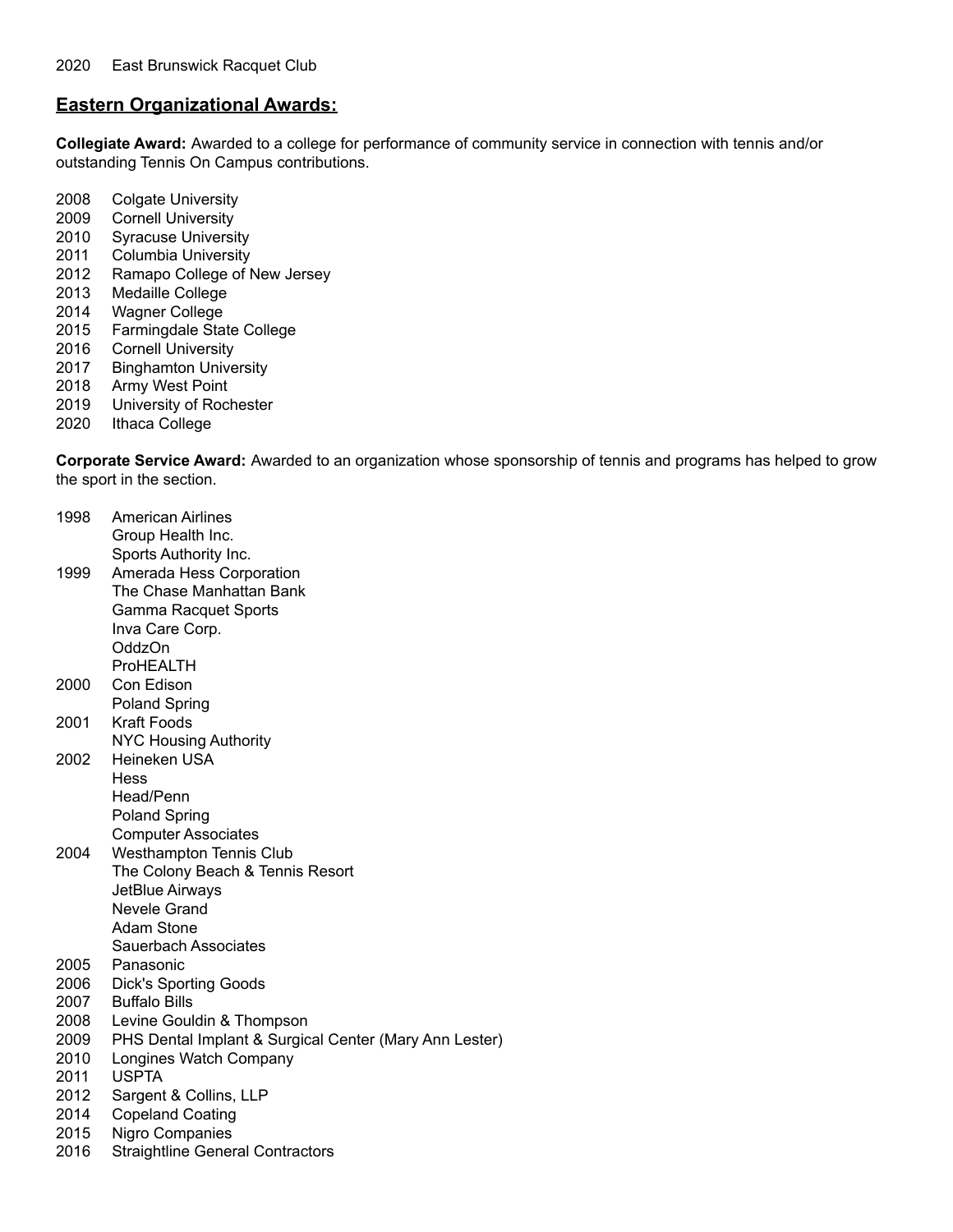- Super Seal Coating
- Carefree Racquet Club
- Robbie Wagner's Tournament Training Center
- Sportime NY

**Member Organization of the Year:** Awarded for outstanding service to its members involved in junior and adult tennis programs and for contributions to the local tennis community. (Clubs are eligible.)

- NY City Parks Foundation
- Eastern Wheelchair Tennis Assoc.
- Orange Hollow Racquet Club
- Eastern Tennis Umpires Assoc.
- Riverside Clay Tennis Assoc.
- Premier Athletic Club
- Bronx International Youth Tennis
- The Association of New York State Youth Bureaus
- Ossining CTA
- Suffolk County Junior Tennis League
- New Rochelle Racquet Club
- Greater Elmira Tennis Assoc.
- Ramapo Parks & Recreation
- Love 15 Rochester
- 15-LOVE
- Saw Mill Club
- Buffalo Niagara Community Tennis Association
- World Gym Setauket
- Tennis Innovators Academy
- Kings County Tennis League
- Garden State Tennis Center
- Somerset County Parks
- Empire Tennis Academy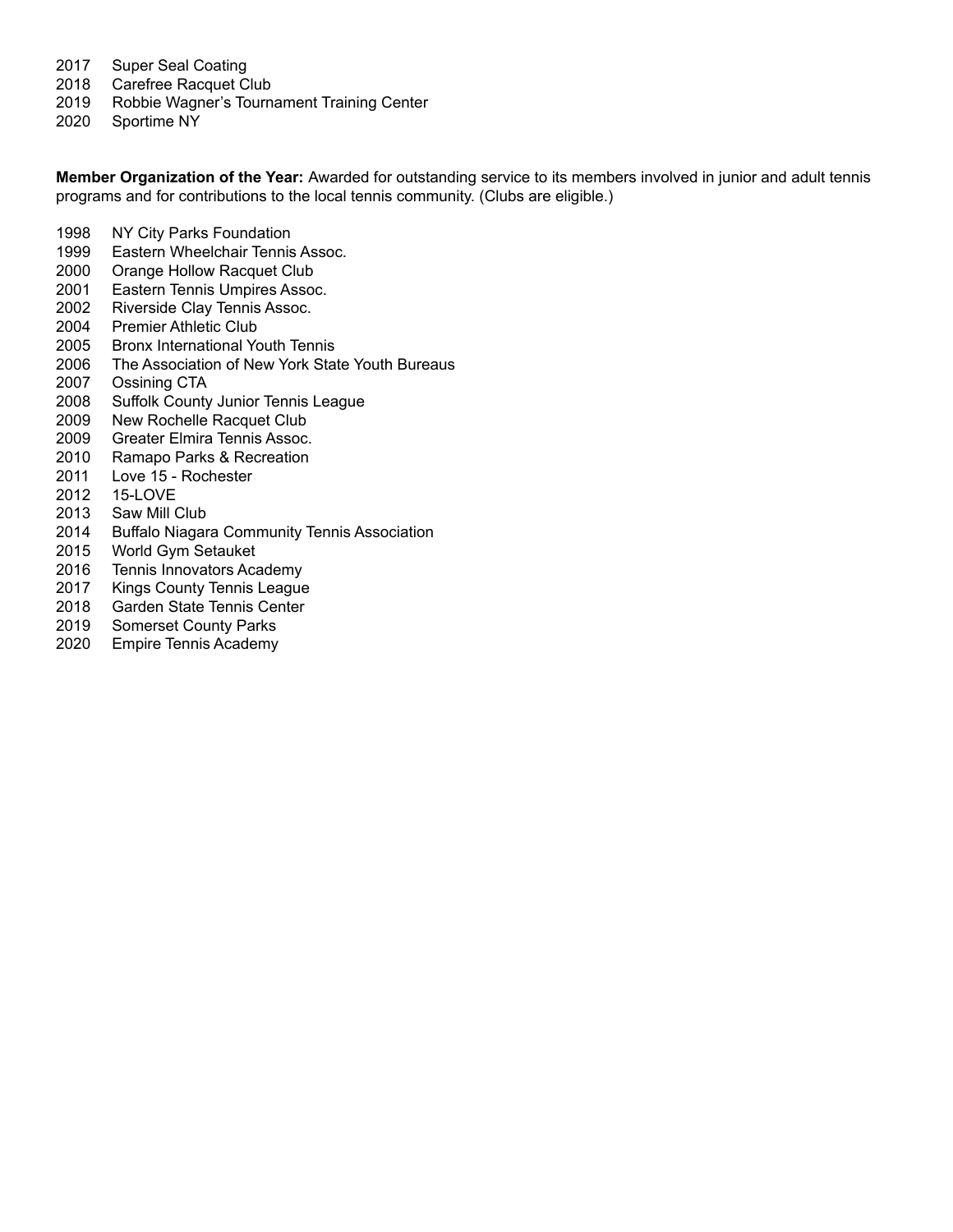# **Misc. Eastern Awards:**

#### **Special Service Award**

- Chuck Heyde Old Westbury Golf & Country Club
- Charles Clark; Robert Russo
- Annelies Karp; Mas Kimball; Ramona Polvere; Tina Taps
- Eugene L. Scott Tennis Week
- Marv Benzing; Gerry Cuva; Al Cohen; Marie Messina
- Fran Campeta; Donald Van Blake; Matt Swit; Sam Chhoeun
- Steve Cary
- Stew Stearns (posthumous)
- Jim Neal
- Tim Mayotte
- Martin McMahon
- Adele Johnson
- Lori D'Antonio
- Rex Miller
- Craig Fligstein
- Derrick DiFazio (Manhattanville College)

#### **Club Service Award**

- Bronx International Eastern Athletic; Youth Tennis Center;
- Village Glen Tennis & Fitness Club
- Binghamton Tennis Center; Metropolitan Interclub Tennis League
- Center Court Tennis Club
- Club Fit- Briarcliff & Jefferson Valley
- Yonkers Tennis Center
- West Side Tennis Club
- Plainfield Tennis Council
- Tennis Club of Rochester; Sportime
- Drumlins Tennis Club
- Golds Gyms of Syracuse
- Central Park Tennis
- Sportime @ Randall's Island
- Midtown Athletic Club
- USTA Billie Jean King National Tennis Center

#### **Tennis On Campus Eastern Club of the Year**

- Siena College
- Rutgers University

#### **Tennis On Campus Eastern Leader of the Year**

- Randy Chase SUNY Brockport
- Tyler Nghiem Siena College